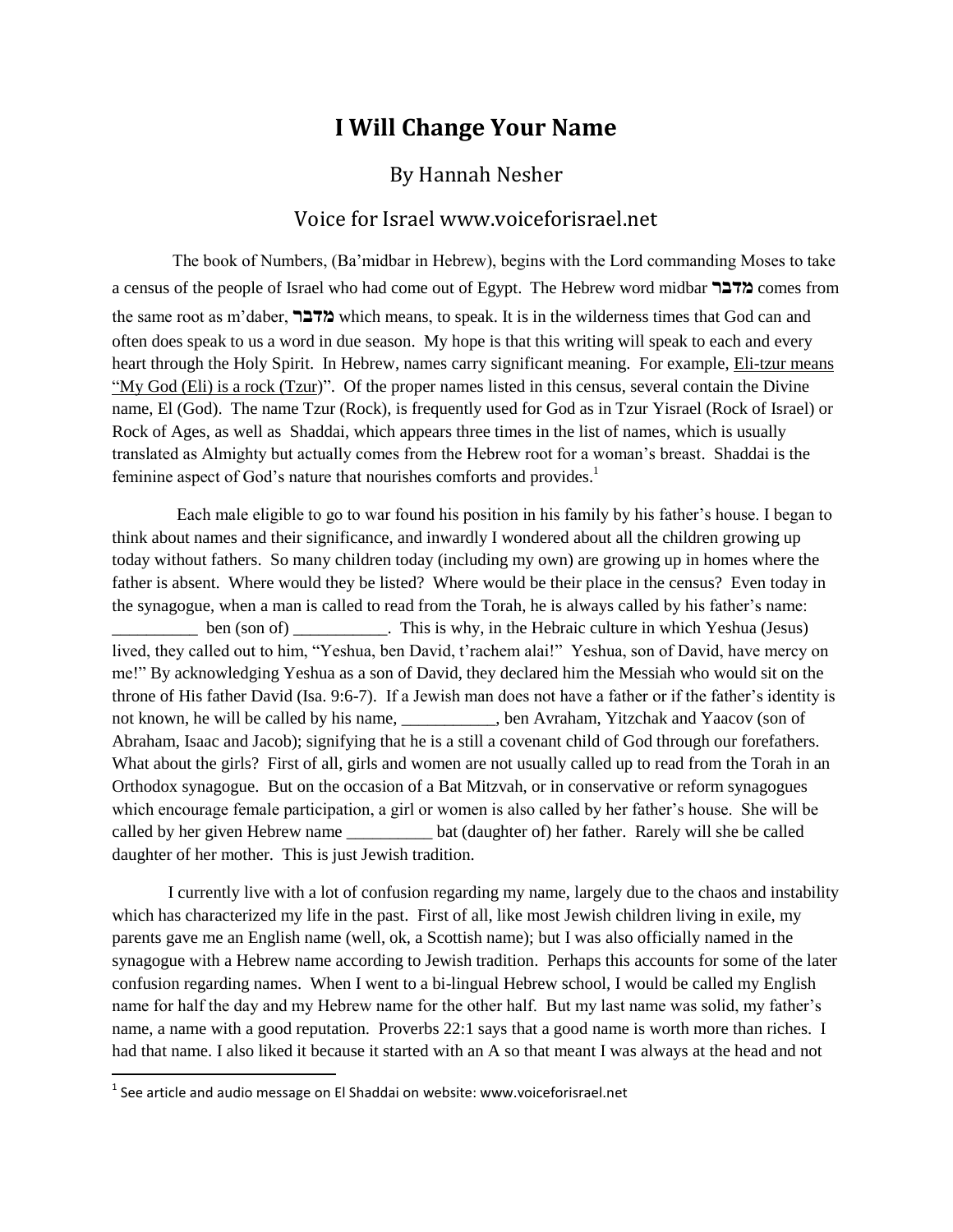the tail end in school lists and line ups. But when I married at the age of 19, my name changed to my husband's and I moved to the back of the line, so to speak That marriage lasted seven years and ended in divorce, so I decided to change back to my maiden name (I always did like the front of the line). Ten years later, living in the world, I became pregnant by a Japanese man who abandoned me and our unborn child, leaving my son without a name; without a father"s house. So he took my father"s name and we lived by my father"s family. This crisis pregnancy led to my salvation; however, shortly after becoming a Believer in Yeshua as my Messiah, I unwisely married a man in the church who turned out to be abusive. A wolf in sheep"s clothing. After less than a year, I escaped to a woman"s shelter but for a short time, my name had been changed again and I had to again go through the process of changing it back to my maiden name. By the time I re-married (are you getting dizzy yet? I know I am), I decided just to keep the maiden name. It was too much trouble to keep getting used to new names. But my parents, still Orthodox Jews, asked me not to use their name on any of my writing, since they strongly disagreed with my faith that Yeshua is the Messiah. To them it was a source of shame and embarrassment to the extent that I practically became cut off from my father"s house. Therefore, for writing purposes, I used my husband"s last name. When we moved to Israel, the issues became further confused as children were born. We ended up hyphenating the name of our daughter and due to bureaucratic red tape, our youngest son ended up with just his father"s name.

After the Israeli government denied my Polish-born husband a visa, we were forced to return to Canada, feeling defeated and lost. Our dream had been to live in the land of Israel and to raise our children there and we felt we had failed. We didn"t know how to live like "normal people" in exile anymore and our hearts continually longed to go home. My husband one day decided that enough was enough with the name thing – each of us carried a different name – the situation was ridiculous. So he trekked us all down to the registry, chose the Hebrew equivalent of my maiden name and with a few stamps and signatures, we all became 'Nesher' (which means eagle in Hebrew). The children all grew up with this name and we began to feel comfortable with it – until the marriage disintegrated. Another failure, another defeat; another unwise decision. The children and I ended up returning to Israel where they do not recognize the legal name change in Canada, therefore it's back to the maiden name again. Oh boy..... Can you see that I wrestle with the issue of something that should have a simple answer but doesn"t, "What is your name'?

In Hebrew, we don't ask, "What is your name?" We ask, "How are you called?" We named my youngest daughter, Liat, from Isaiah 43:1, "**I have called you by name, you are mine** (Lee-atah)<sup>2</sup> I keep wondering, if God calls me by name, what is it? In the end, the book of Revelations tells us that God is going to give those who overcome a new name, a secret name written on a white stone, which only those who receive it will know. I can hardly wait to find out what I will be called! As we journey through life's trenches and sometimes sewers, we can receive names for ourselves that are false, negative or destructive. Perhaps as a child, you were called a derogatory name by some cruel children and it stuck. Other people may label us with words that pierce like a sword. In an abusive relationship, a man said he felt sorry for my children that they have me for their mother. So I received the "Bad Mother" label. My father once told me as a little girl that I had no common sense so on goes another label that reads, "Dumb or foolish". What have people said to you or about you? In my mind, I see a person walking around as an adult,

 2 Lee-at (Liat) is the feminine form of this phrase "You are mine"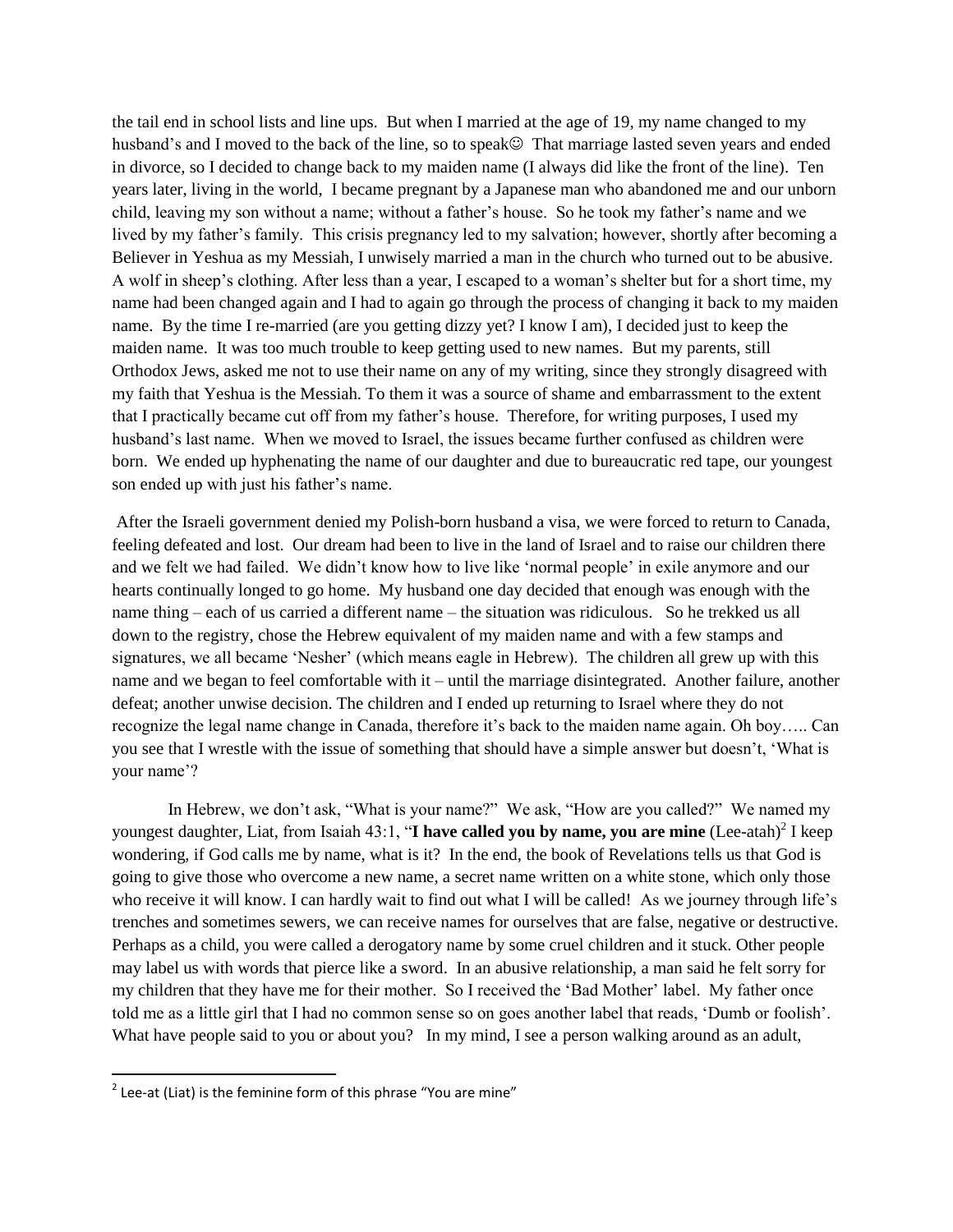fearfully and wonderfully made by God, but with all these labels struck all over their body. These labels carry names like, "Loser, failure, stupid, fat, ugly, bad, dirty, unloved, and unlovable. These negative labels cover over the magnificence of who we were created to be. The word of God says that He created us just a little lower than Elohim (a name for God). Wow! (Psalm 8:5) Obviously the translators couldn"t handle this powerful truth so they wrongly translated it as "angels" instead of Elohim. We were made in the image of the Almighty and have His nature as our true selves. But this beauty has been marred by all the false names we call ourselves.

I see in the Bible many instances of name changes that affect that person"s entire destiny. God begins with Avram and Sarai, whose names mean Exalted Father and My Princess. Together, they carried a divine destiny which they could not fulfill because they were barren. All that God did was to add His own Divinity to their names and they became fruitful. God"s name is often abbreviated as the Hebrew letter hey **ה .** When God added His own Divine name, **ה** to both Avram and Sarai, they became Avraham and Sarah. Abraham literally translates as the father of a multitude of goyim (Gentiles). Many little children in church today sing, "Father Abraham has many sons, many sons has father Abraham…". All those who are of faith now belong to their Father Abraham"s house. The very physical nature of Sarai changed after her name included God"s Divine name. In Hebrew, the letter hey **ה** also functions to feminize a word. When God added His feminine nature to Sarai, her barren womb came to life and she bore a son, Isaac (which means laughter). Those things which are birthed by God in His timing bring joy!

God did not change Avram"s name in order to make him a King or Monarch but to make him a father. God also changed Jacob's name to make him a father. The change of name of Isaac's son, from Yaacov (Jacob), to Yisrael (Israel), after wrestling with God, also brought him into his divine destiny as the father of the twelve tribes of Israel. Faithful fathers are so desperately needed in today"s world. Any man who believes that his job, his position, his career, ministry or financial status is what really counts has totally missed the heart of God, which is to Father. I weep so often at the longing in so many children"s lives to be fathered; when their fathers are absent – or too busy and consumed with work to train up their children in the ways of God. Only one of the functions of a father is to physically provide for the material needs of his wife and children. But the role of a father is so much more! Just yesterday I visited the widow of a Japanese man who died while his wife was pregnant with their unborn son. Today that boy is the same age as my son, Avi-ad. Boys (and girls) growing up without fathers. But God promises to be husband to the widow and father to the fatherless. Thank God we can all have a place of belonging in our Heavenly Father"s house! And God promises to heal the curse of fatherlessness on our Land – to turn the hearts of the Fathers back to their children and the children back to their fathers. $3$ Halleluyah! One of the things that has surprised me about Israeli culture is how involved the fathers are in the lives of their children. There were four fathers (and me) who came on the recent school field trip. It is often a father who writes out the birthday invitations and makes the phone calls to invite the children. It"s the father who picks up the sick child from school. I"m not used to it, but I delight in it and thank God and thank all the faithful fathers! Perhaps some men have also received a label of "failure as a father, inadequate, or not good enough, incapable…and so have just given up. For all those who still struggle with unresolved father wounds and issues – there is hope! We have a Father who longs to father us - to be everything that our earthly father was unwilling or incapable of being to us. To all the adult "little girls

l

 $3$  Malachi 4:6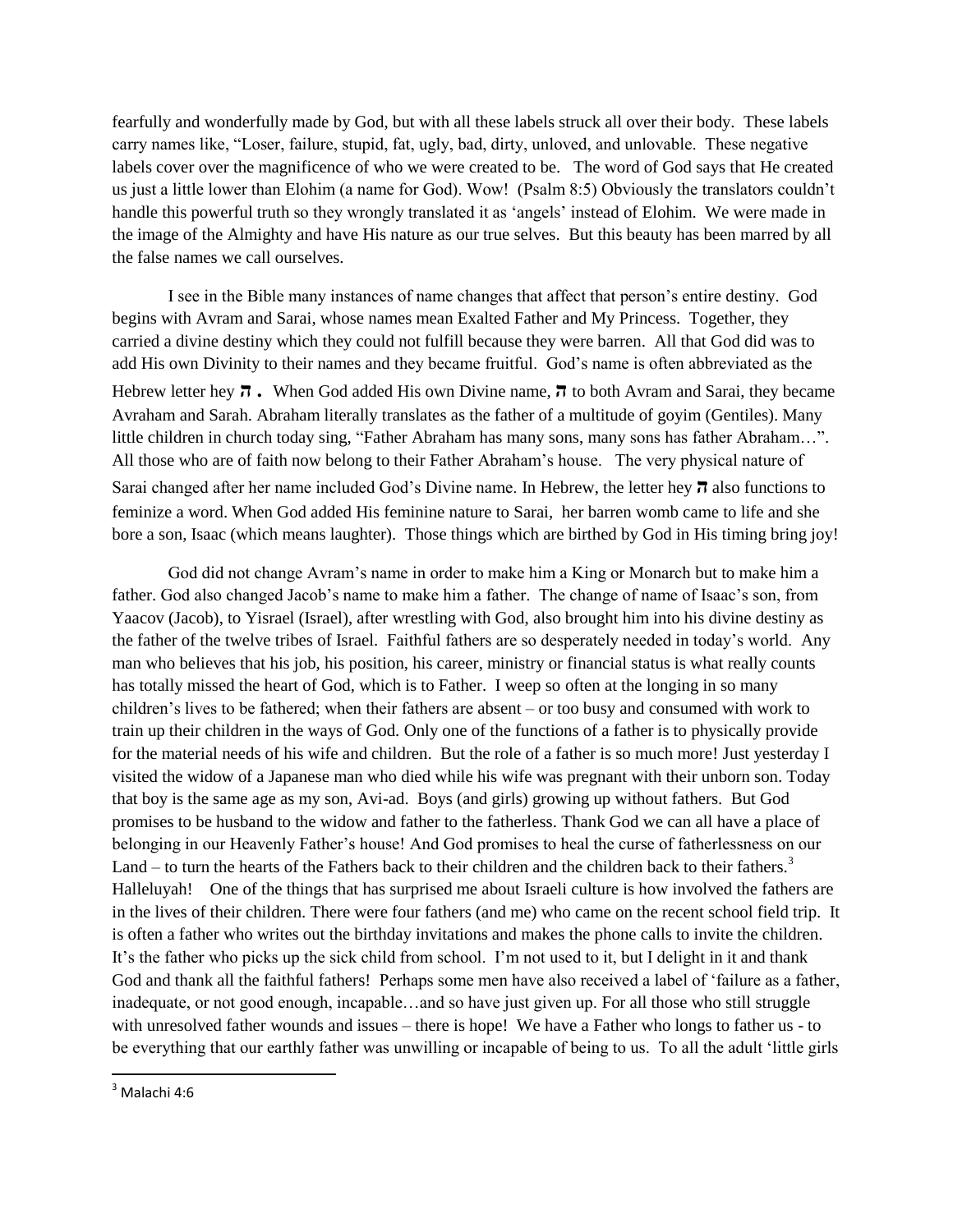(and boys) still searching for the unconditional love of a Father, still seeking for a place of belonging in their father"s house, thus says the Lord, "**Listen, O daughter, consider and incline your ear; forget your own people also, and your father's house; So the King will greatly desire your beauty; because He is your Lord, worship Him." (Psalm 45:10-11)** God is our Father who desires us, no matter how much we have been rejected by our own people, our own families and friends.

Sometimes the way we have come to see ourselves, after all the battles, all the sins, all the failures and messes and disappointments of our life is not the way God sees us at all! The names we call ourselves are not the names the angels call us. Gideon called himself the least of his father"s house but the angel called him a mighty man of valor (mighty soldier man). (Judges 6:12). The word he used to describe himself in Hebrew is not so much "least" but tza"ir, which means "youngest". Gideon thought he was too young to be used by God; sometimes we think we are either too young or too old. But God sees the heart. David was so young (tza"ir) and insignificant in his father"s eyes that he didn"t even consider David when the prophet Shmuel came to choose and anoint the next King of Israel. David"s own father called him insignificant, not worthy, invisible perhaps; but God called him "anointed, worthy, man of destiny, King of Israel! Perhaps we see ourselves as 'Tza'ir', the youngest, most inexperienced, the least, not even worthy of consideration in other people"s eyes – even our own father"s! But Yeshua taught us that '**he who is the greatest among you, let him be as the youngest (tza'ir)...**"<sup>4</sup> To be 'tza'ir' – the youngest, or least, is not a liability in God"s Kingdom. For He deliberately chooses the weak and the foolish to confound the wise. We may take heart in the revelation that the way we see ourselves is often not the way God sees us. The angel of the Lord called Gideon a mighty soldier (chayil). This is the same word used in Proverbs 31 to describe a woman of valor (eshet chayil). I suspect that most of us, men and women, feel desperately far from the label of "mighty soldier man or woman". Most likely we feel more like Mephiboshet, who called himself a "dead dog" (2 Samuel 9:8); but David saw him as belonging to his father, Jonathan's house; therefore a covenant son. The Israelite spies saw themselves as grasshoppers; but Joshua and Calev saw God"s unlimited power available to help them overcome. The spies labeled themselves "not able" but Joshua and Calev refused this label and instead chose the name "well able, overcomer'.

We must also refuse these negative lables. I believe with all my heart that some of us are still walking around with our sticky labels, carrying the names that others have labeled us with or that we have labeled ourselves; but that God wants to change our name in order for us to fulfill our Divine destiny. I love to sing a song on my harp especially for women in prisons, shelters and everywhere that broken hearted, wounded women gather. It is called 'I will Change Your Name.' I sing these lyrics prophetically over the women and I believe the Holy Spirit would want to sing these words over each one now:

I will change your name;

you shall no longer be called,

"Wounded, Outcast, Lonely and Afraid"

4 Luke22:26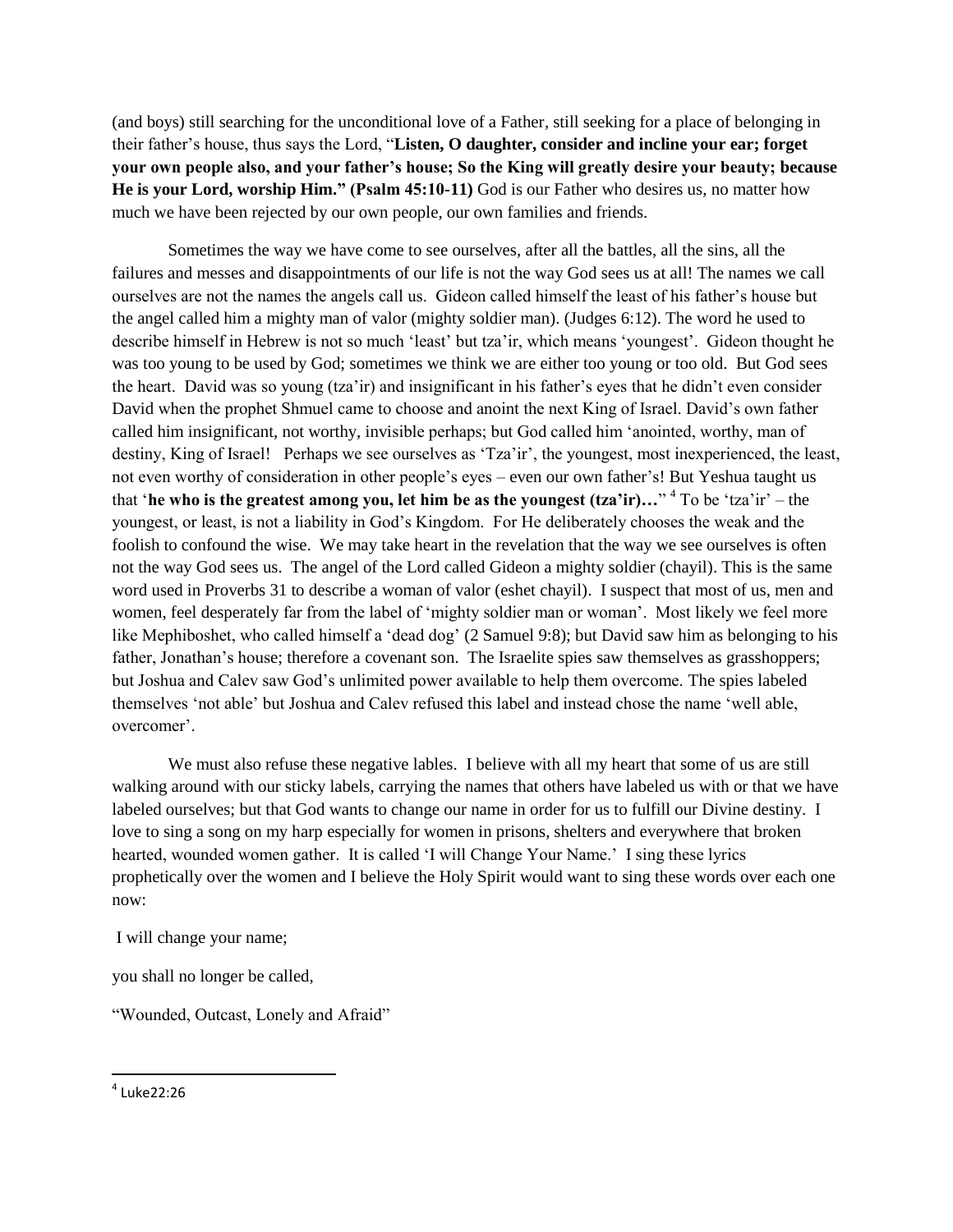I will change your name,

Your new name shall be:

"Confidence, joyfulness, Overcoming One, Faithfulness, Friend of God, One who seeks My face."

Zion calls herself an outcast; someone for whom no one cares. But God says, "**You shall be called by a new name, which the mouth of the Lord will name.**" "**You shall no longer be termed 'Forsaken (Azuva), nor shall your land any more be termed Desolate (Shmamah), but you shall be called Hephzibah (My delight is in Her) and your land Beulah (married) for the Lord delights in you, and your land shall be married.**" (Isaiah 62:2-4)

Yes, God promises to do this for Israel, but I believe this is a word in due season – that He wants to do this for us as well. God wants to give us a new name. Recently, I went for prayer for inner healing and deliverance. From emotional woundings suffered in my life, I still carried within me a name called "Abandoned". At the end of the prayer session, and without any prior knowledge of the nature of this article, the prayer counselor said, *"Oh, I almost forgot – we must give you a new name! What will your new name be?* " (My new name became 'Accepted'). This confirmed to me that God truly wants to change our names – our very identities. We need this desperately. I once sang this song at a Shavuot (Pentecost) gathering in the Galilee. A woman later came to me and with great weeping explained that the Lord had directed her to come to this assembly where she had endured two hours of worship songs and dances and preaching until she wondered why she had ever come. But at the very end, when the Lord ministered to her heart through this song, I will change Your Name, she knew this to be the reason why she had come. There are those among us, even perhaps sitting beside us in the churches and congregations, who feel so desperately forsaken and desolate; lonely, abandoned and afraid. In their hearts, they call themselves Azuva (abandoned), Shmamah (desolate); but God wants to remove those labels that we have carried around for so long and give us a new name: Hephtzibah and Beulah – My Delight is in Her and Married. For many of us, like He did with Hosea"s wife, like he did with me, God has had to hedge us in with thorns and wall us in; take all our lovers and idolatrous relationships away from us. He does this not to harm us but in order to allure us, to bring us into a wilderness and speak comfort to us there. (Hosea 2:6-15) And what is it that the Lord speaks to us in this wilderness place? It is that He wants US to change HIS name! "**that you will call Me, Ishi (my husband) and no longer Baali (My Lord and Master)." (Hosea 2:16)** He wants us to come to Him out of love and not fear. God wants to woo us back into an intimate, eternal covenant relationship with Himself, the only One who can truly bring us life. "**I will betroth you to Me forever; Yes, I will betroth you to Me in righteousness and justice, in loving-kindness and mercy, I will betroth you to Me in faithfulness, and you shall know יהוה.) "Hosea 2:19-20)** This "marriage relationship" with our Bridegroom extends far and beyond any earthly relationship; past 'until death shall us part' for nothing can ever separate us from the love of God that is in Messiah Yeshua – neither life nor death, nor angels or demons, not past or present or future. We are safe in His hands.